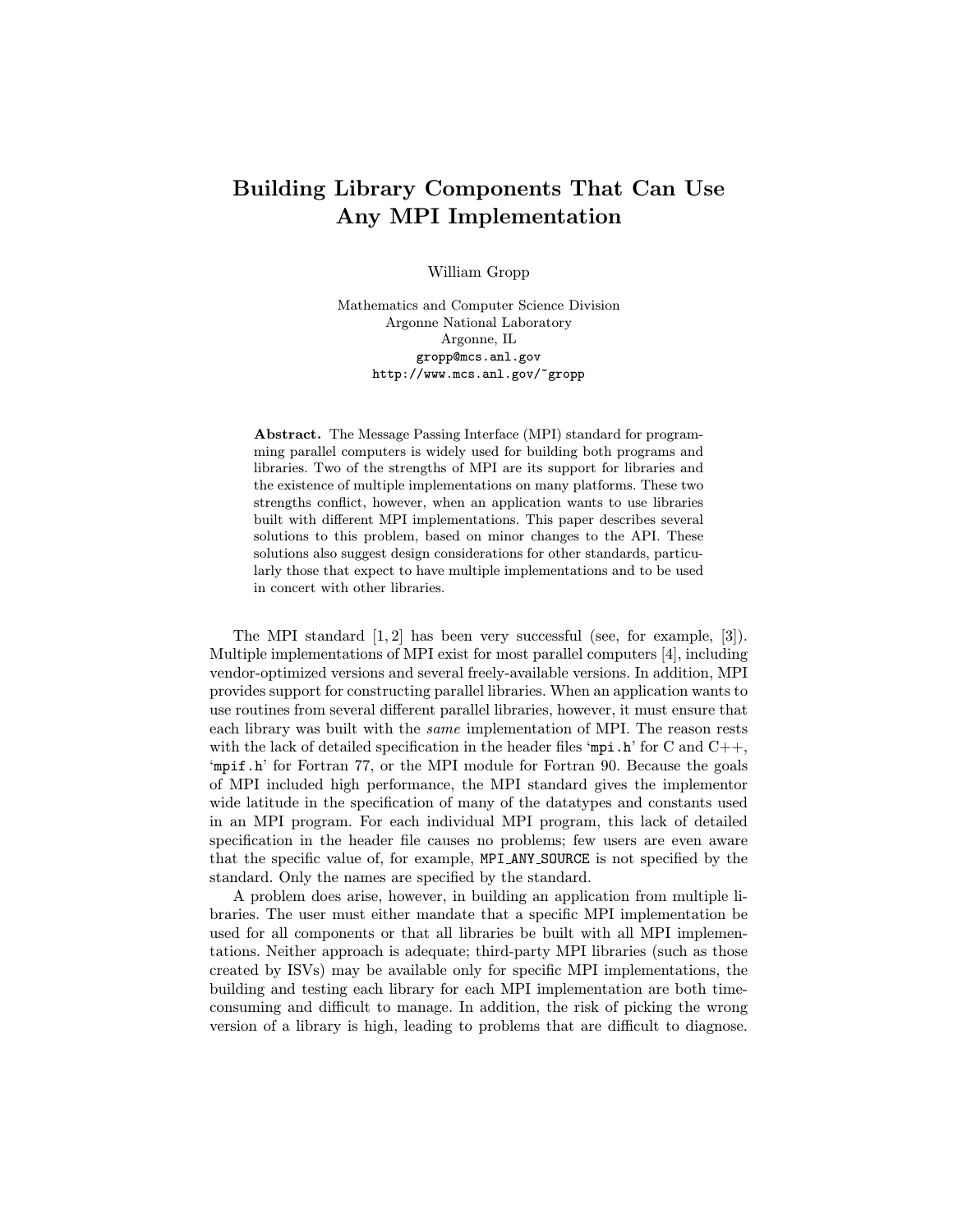Furthermore, while building each library with each version of MPI is possible, this solution doesn't scale to other APIs that have multiple implementations. This is not a hypothetical problem. At least one ISV has already experienced this problem, as has any site that has installed MPICH, LAM/MPI, or MPICH-GM. Thus, a solution that allows an application to use *any* implementation of MPI (and, using similar techniques, other libraries) is needed.

At least two solutions to this problem are feasible. The first is completely generic. It effectively wraps all MPI routines and objects with new versions that work with any MPI implementation by deferring the choice of a specific implementation to link- or even run-time if dynamically-linked libraries are used. For this approach, one can use new tools for building language-specific interfaces from language-independent descriptions of components. The second approach may be applied to those MPI implementations whose opaque objects have the same size (e.g., MPI Requests are four bytes in all implementations). Neither solution is perfect; both require some changes to the source code of an existing component that already uses MPI. In many cases, however, these changes can be automated, making their use almost transparent.

This paper reviews in Section 1 the MPI values and objects that are defined in the 'mpi.h' header file. In Section 2, the paper describes the issues in creating a generic 'mpi.h' for the C binding of MPI, with some comments about  $C++$ and Fortran. Section 3 provides an example that shows the same object library used by two different popular MPI implementations.

The approach described here does not address the issues of performance portability, particularly the problem of chosing the MPI routines with the best performance. However, this approach does allow libraries to use the conventional approach of encapsulating performance-critical operations in separate routines and then using runtime configuration variables to choose the best approach. Performance measurement tools such as SkaMPI [6] can be used to help identify the appropriate choice for a particular MPI implemenation.

#### 1 Brief Overview of MPI

The MPI specification itself is language independent. The MPI-1 standard specifies bindings to C and Fortran (then Fortran 77); the MPI-2 standard added bindings for C++ and Fortran 90. MPI programs are required to include the appropriate header file (or module for Fortran 90); for C and  $C_{++}$ , this is 'mpi.h'. The file includes: typedefs for MPI opaque objects, definitions of compile-time constants, definitions of link-time constants (see below), and function prototypes. The implementation, however, is given wide latitude in the definition of the named objects. For example, the following definitions for the MPI object used to describe data layouts (MPI Datatype) are used by four common implementations: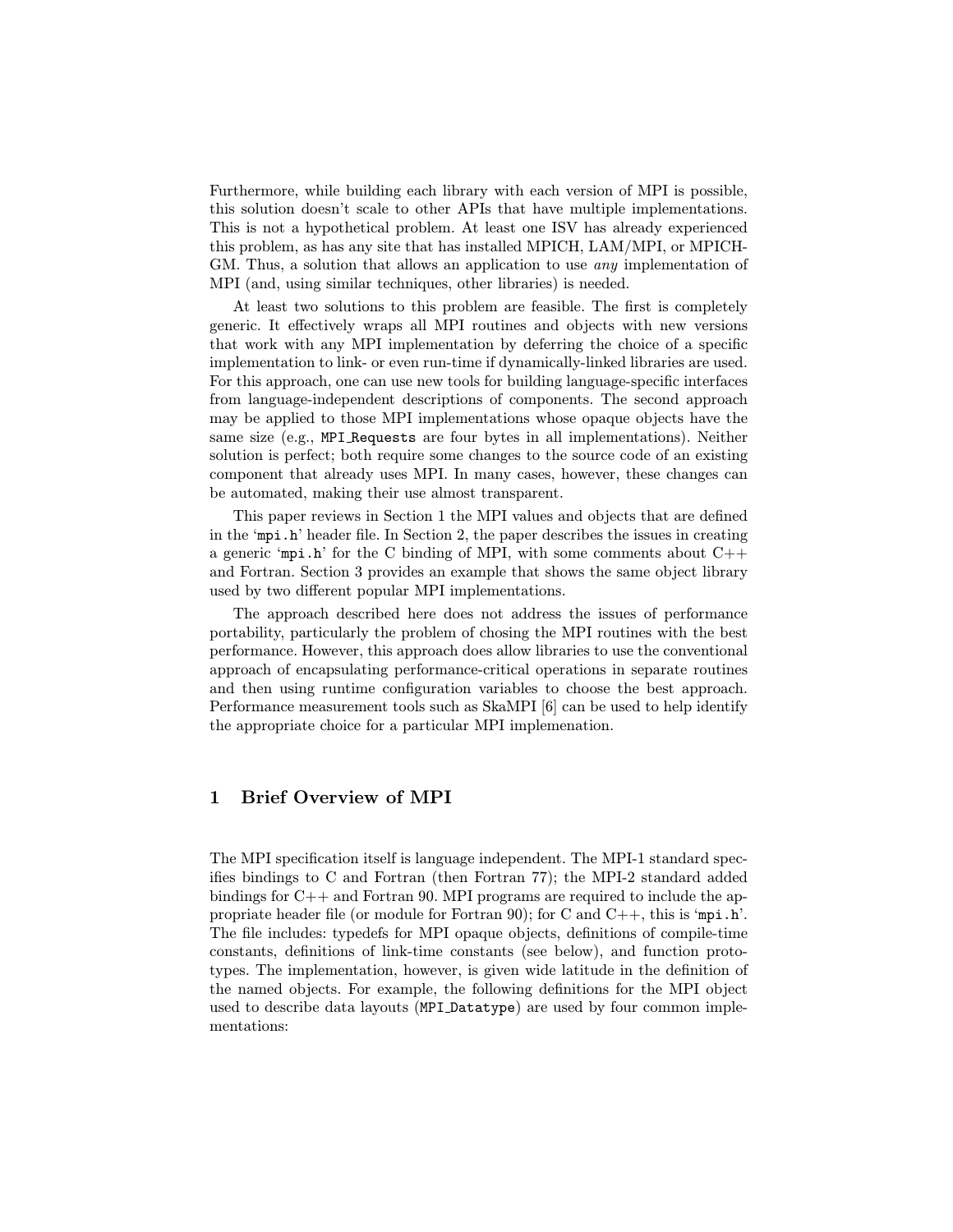|              | Implementation Datatype Definition   |
|--------------|--------------------------------------|
| <b>IBM</b>   | typedef int MPI_Datatype;            |
| LAM          | typedef struct _dtype *MPI_Datatype; |
| <b>MPICH</b> | typedef int MPI_Datatype;            |
| SGI          | typedef unsigned int MPI_Datatype;   |

While no implementation appears to use a struct rather than an int or pointer, nothing in the MPI standard precludes doing so.

The MPI standard also requires each routine to be available with both MPI and PMPI prefixes. For example, both MPI Send and PMPI Send are required. This is called the profiling interface. The intent of the PMPI versions is to allow a tool to replace the implementations of the MPI routines with code that provides added functionality (such as collecting performance data); the routine can then use the PMPI version to perform the MPI operation. This is a powerful feature that can be exploited in many applications and tools, such as the performance visualization tools Jumpshot [7] and Vampir [5].

One solution, mentioned above, creates a new binding for MPI that specifies all of the values and types. A "user" implementation of this binding could make use of the profiling interface. In order to use this new binding, however, applications must be rewritten. This solution will be described in another paper.

### 2 A Generic MPI Header

An alternative solution to a new MPI binding is to find a common version of the header file 'mpi.h' that can be used by multiple implementations. This solution is less general than the generic binding but has the advantage of requiring fewer changes to existing codes. The approach here is to replace compile-time constants with runtime constants by finding a common data representation for MPI objects. There are some drawbacks in this approach that are discussed below. However, the advantages are that it requires few changes to existing code and most operations directly call the specific MPI routines (with no overhead).

The approach is as follows: Define a new header file that replaces most compile-time values with runtime values. These values are then set when the initialization of MPI takes place. In most cases, this can be accomplished at link time by selecting a particular library, described below, that contains the necessary symbols.

The header file 'mpi.h' contains the following items that must be handled:

Compile-time values. These include the constants defining error classes (e.g., MPI ERR TRUNCATE) and special values for parameters (e.g., MPI ANY SOURCE). These can be replaced with runtime values that are initialized by GMPI Init.

A special case are the null objects such as MPI COMM NULL. Most implementations define all null objects the same way (either zero or −1). The MPICH-2 implementation, however, encodes the object type in each object handle, including the null object handles. Thus, these terms must cannot be defined at compiletime.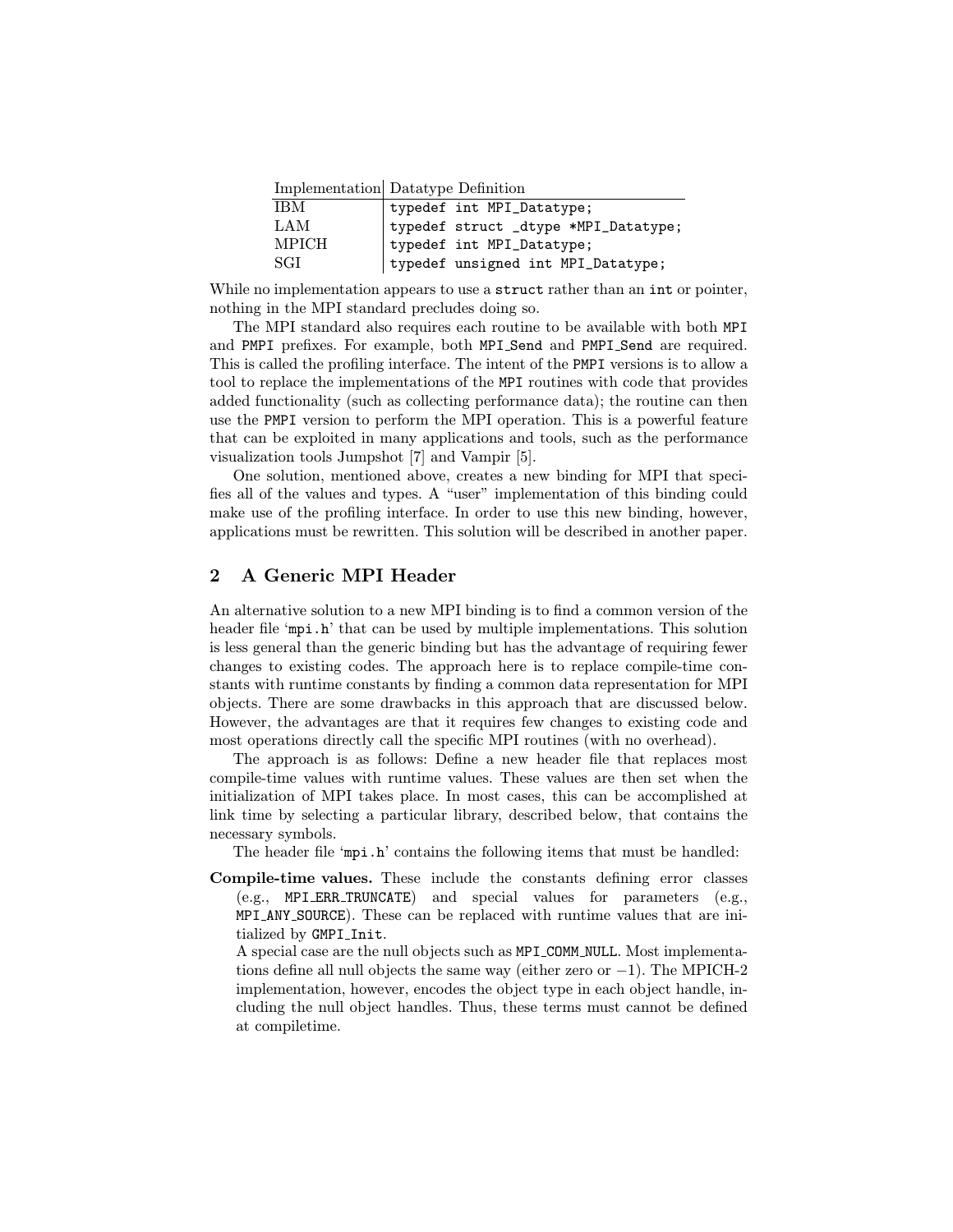Compile-time values used in declarations. These include constants defining maximum string sizes (e.g., MPI MAX ERROR STRING). In many cases, these can be replace by either the maximum or the minimum over the supported implementations, for example,

|              | Implementation Size of MPI_MAX_ERROR_STRING |
|--------------|---------------------------------------------|
| SGI          | 256                                         |
| <b>TRM</b>   | 128                                         |
| LAM          | 256                                         |
| <b>MPICH</b> | 512                                         |

Defining MPI MAX ERROR STRING as 512 is adequate for all of these MPI-1 implementations, since this value is used only to declare strings that are used as output parameters. Other values describe the sizes of input arrays, such as MPI MAX INFO KEY. In this case, the minimum value should be used. While this might seem like a limitation, a truly portable code would need to limit itself to the minimum value used in any supported MPI implementation, so this is not a limitation in practice.

- Init-time constants. MPI defines a number of items that are constant between MPI Init and MPI Finalize, rather than compile-time constants. The predefined MPI datatypes such as MPI INT belong to this category. For most users, the difference isn't apparent; it comes up only when users try to use one of these in a place where compile-time constants are required by the language (such as case labels in a switch statement). Init-time constants are actually easier to implement than compile-time constants because it is correct to define them as values that are initialized at run time. Fortunately, in most implementations, these are implemented either as compile-time constants or link-time constants (such as addresses of structures) and require no code to be executed to initialize them. Thus, we do not need a special MPI\_Init routine to handle this case.
- Opaque objects. These are both the easiest and the most difficult. In practice, most implementations define these as objects of a particular size, and further, most implementations choose to either ints or pointers to represent these objects. On many platforms, ints and pointers are the same size. For such platforms, we can simply pick one form (such as int) and use that.

If the size of these objects is different among different implementations, then there is no easy solution. We cannot pick the largest size because some MPI operations use arrays of opaque objects (e.g., MPI Waitsome or MPI Type struct). The solution described here does not handle this case, though an approach that follows the technique used for MPI Status, shown below, may be used.

One additional complication is the handle conversion functions introduced in MPI-2. These convert between the C and Fortran representations of the handles. For many implementations, these are simply cast operations, and the MPI standard allows them to be implemented as macros. However, for greatest flexibility, the generic header described here implements them as functions, permitting more complex implementations.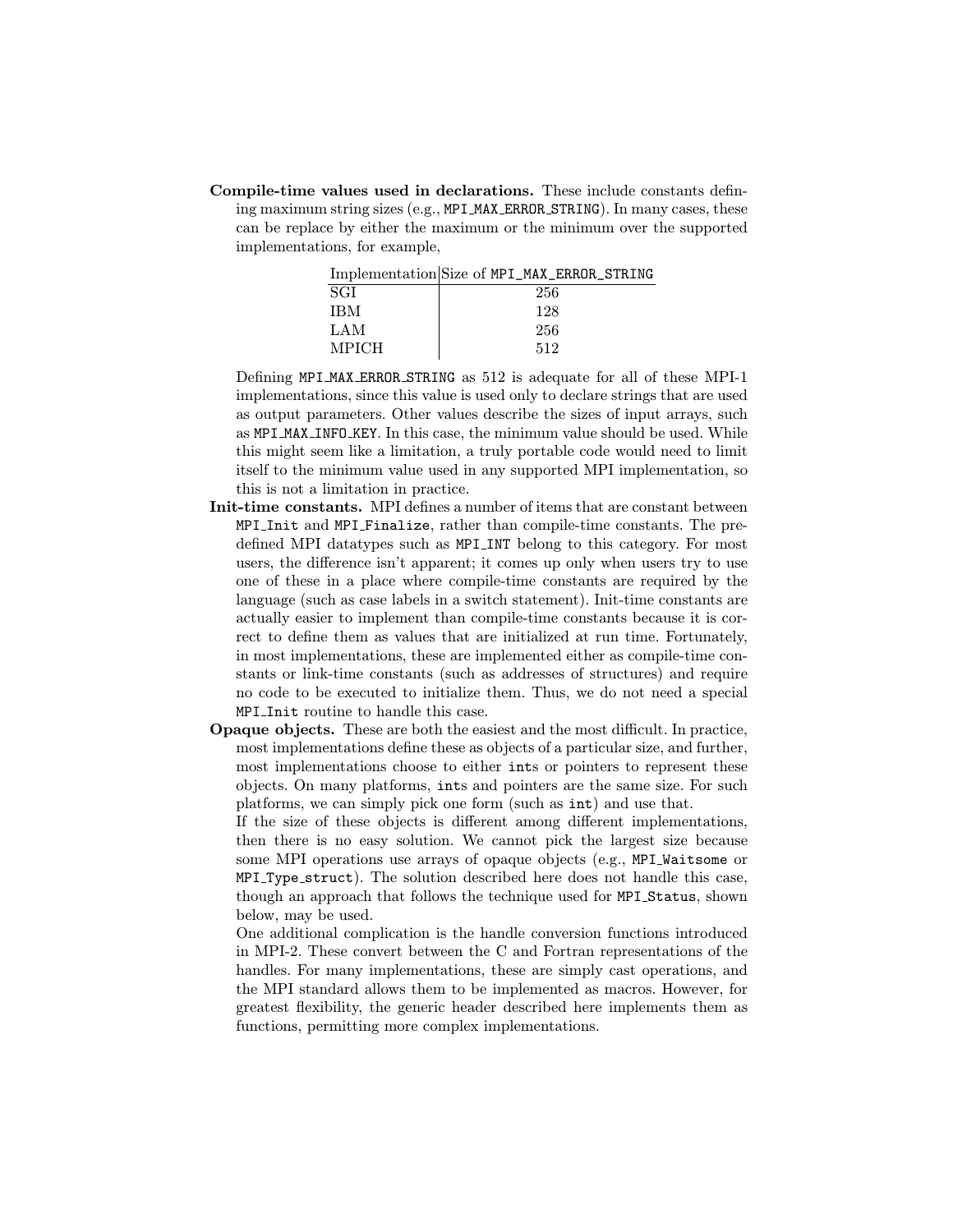Defined objects (status). The most difficult case is MPI Status. MPI defines this as a struct with some defined members such as MPI TAG. An implementation is allowed to add its own members to this structure. Hence, the size of MPI Status and the layout of the members may be (and is) different in each implementation. The only solution to this problem is to provide routines to allocate and free MPI Status objects and to provide separate routines to access all of the elements. For example, instead of

```
MPI_Status status;
...
MPI_Recv( ..., &status );
if (status.MPI_TAG == 10 || status.MPI_SOURCE == 3) ...
```
one must use special routines such as

```
MPI_Status *status_p = GMPI_Status_create(1);
MPI_Recv( ..., status_p );
if (GMPI_Status_get_tag( status_p ) == 10 ||
    GMPI_Status_get_source( status_p )) ...
GMPI_Status_free( status_p, 1 );
```
Fortunately, many MPI programs don't need or use status. These programs should use the MPI-2 values MPI\_STATUS\_NULL or MPI STATUSES NULL.

Defined pointers. MPI also defines a few constant pointers such as MPI BOTTOM and MPI STATUS NULL. For many implementations, these are just (void \*)0. Like the most of the other constants, these can be set at initialization time.

MPI STATUS NULL is a special case. This is not part of MPI-1 but was added to MPI-2. If an MPI implementation does not define it, a dummy MPI\_- Status may be used instead. This will not work for the corresponding MPI\_- STATUSES\_NULL, which is used for arguments that require an array of MPI\_- Status, but is sufficient for most uses.

The complete list of functions that must be used for accessing information in MPI\_Status is as follows:

```
/* Create and free one or more MPI_Status objects */
MPI_Status *GMPI_Status_create( int n );
void GMPI_Status_free( MPI_Status *p );
/* Access the fields in MPI_Status */
int GMPI_Status_get_tag( MPI_Status *p, int idx );
int GMPI_Status_get_source( MPI_Status *p, int idx );
int GMPI_Status_get_error( MPI_Status *p, int idx );
int GMPI_Status_get_count( MPI_Status *p, MPI_Datatype dtype,
                           int idx, int *count );
```
For MPI-2, it is also necessary to add

void GMPI\_Status\_set\_error( MPI\_Status \*p, int idx, int errcode );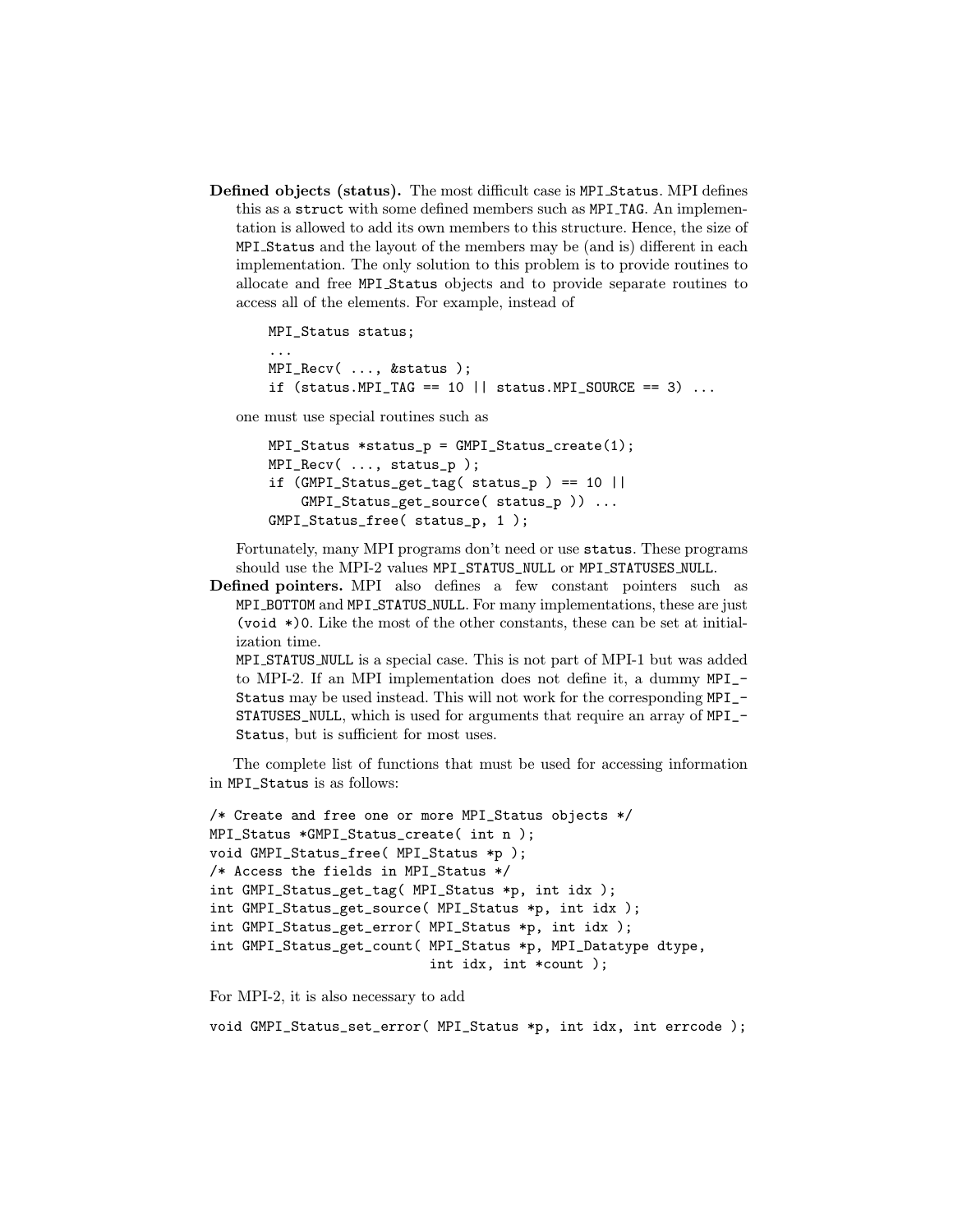To reduce the number of function calls, one could also define a routine that returns the tag, source, and count, given a status array and index. The routines shown above are all that are required, however, and permit simple, automated replacement in MPI programs.

These routines, as well as definitions of the runtime values of the various compile- and init-time constants, are compiled into a library with the name libgmpitoname, where name is the name of the MPI implementation. For example, a cluster may have libgmpitompich and libgmpitolam. The definitions of the runtime values are extracted from the 'mpi.h' header of each supported MPI implementation; special tools have been developed to automate much of this process.

Most C++ and Fortran bindings for MPI are based on wrappers around the C routines that implementations use to implement MPI. Thus, for  $C_{++}$  and Fortran, a variation of the "generic component" or new MPI binding mentioned above can be used. For those objects and items that are defined as constants, the same approach of using variables can be used.

Fortran shares the same issues about MPI Status as C does. For Fortran 90, we can use a similar solution, returning a dynamically allocated array of MPI Status elements and providing a similar set of functions to access the elements of MPI Status.

### 3 Using the Generic Header

Applications are compiled in the same way as other MPI programs, using the header file 'mpi.h'. Linking is almost the same, except one additional library is needed: the implementation of the GMPI routines in terms of a particular MPI implementation. For example, consider an application that uses GMPI and a library component that is also built with GMPI. The link line looks something like the following:

```
# Independent of MPI implementation (generic mpi.h in /usr/local/gmpi)
cc -c myprog.c -I/usr/local/gmpi/include
cc -c mylib.c -I/usr/local/gmpi/include
ar cr libmylib.a mylib.o
ranlib libmylib.a
# For MPICH
/usr/local/mpich/bin/mpicc -o myprog myprog.o -lmylib \
      -L/usr/local/gmpi/lib -lgmpitompich
# For LAM/MPI
/usr/local/lammpi/bin/mpicc -o myprog myprog.o -lmylib \
      -L/usr/local/gmpi/lib -lgmpitolam
```
With this approach, only one compiled version of each library or object file is required. In addition, for each MPI implementation, a single library implementing GMPI in terms of that implementation is required.

As an illustration, shown below is a simple library that can be used, in compiled form, with two different MPI implementations on a Beowulf cluster.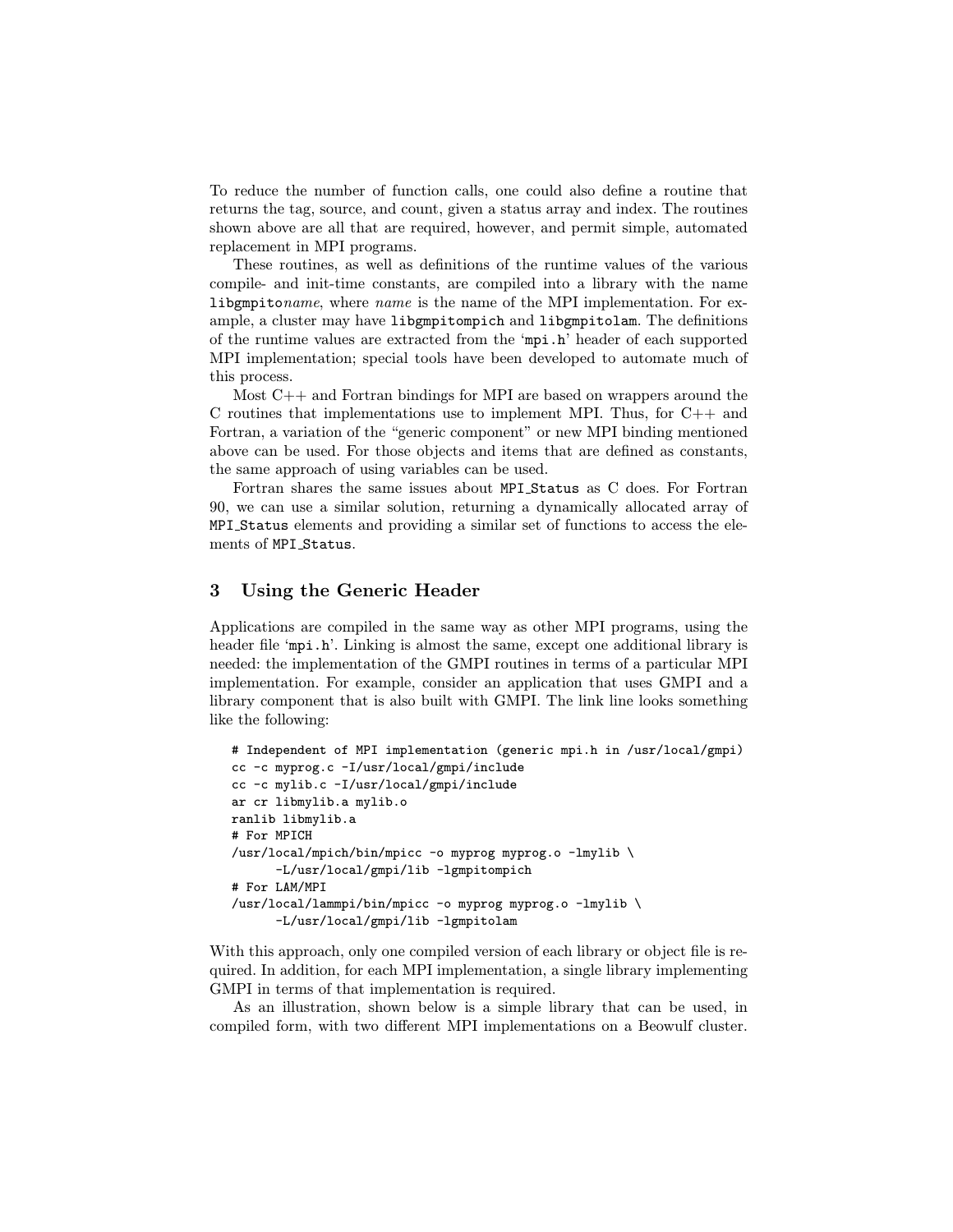This simple library provides two versions of a numerical inner product: one that uses MPI\_Allreduce and is fast and one that preserves evaluation order for the allreduce operation (unlike real numbers, floating-point arithmetic is not associative, so the order of evaluation can affect the final result), at a cost in performance. The code for the library routine is as follows:

```
#include "mpi.h"
```

```
double parallel_dot( const double u[], const double v[], int n,
                     int ordered, MPI_Comm comm )
{
   int rank, size, i;
  double temp = 0, result;
   if (ordered) {
     MPI_Comm tempcomm;
      /* A good implementation would cache the duplicated communicator */
     MPI_Comm_dup( comm, &tempcomm );
     MPI_Comm_rank( tempcomm, &rank );
     MPI_Comm_size( tempcomm, &size );
      if (rank != 0)
          MPI_Recv( &temp, 1, MPI_DOUBLE, rank-1, 0, tempcomm,
                    MPI_STATUS_NULL );
      for (i=0; i \le n; i++)temp += u[i] * v[i];
      if (rank != size-1)MPI_Send( &temp, 1, MPI_DOUBLE, rank+1, 0, tempcomm );
     MPI_Bcast( &temp, 1, MPI_DOUBLE, size-1, tempcomm );
     MPI_Comm_free( &tempcomm );
     result = temp;
   }
  else {
      for (i=0; i \le n; i++)temp += u[i] * v[i];MPI_Allreduce( &temp, &result, 1, MPI_DOUBLE, MPI_SUM, comm );
  }
  return result;
}
```
This code uses the communicator that is passed into the routine. The following shell commands show how easy it is to build this library so that it may be used by either MPICH or LAM/MPI. The main program is in myprog and includes the call to MPI\_Init and MPI\_Finalize.

```
% cc -c -I/usr/local/gmpi/include dot.c
% ar cr libmydot.a dot.o
% ranlib libmydot.a
% cc -c -I/usr/local/gmpi/include myprog.c
% /usr/local/mpich/bin/mpicc -o myprog myprog.o \
```